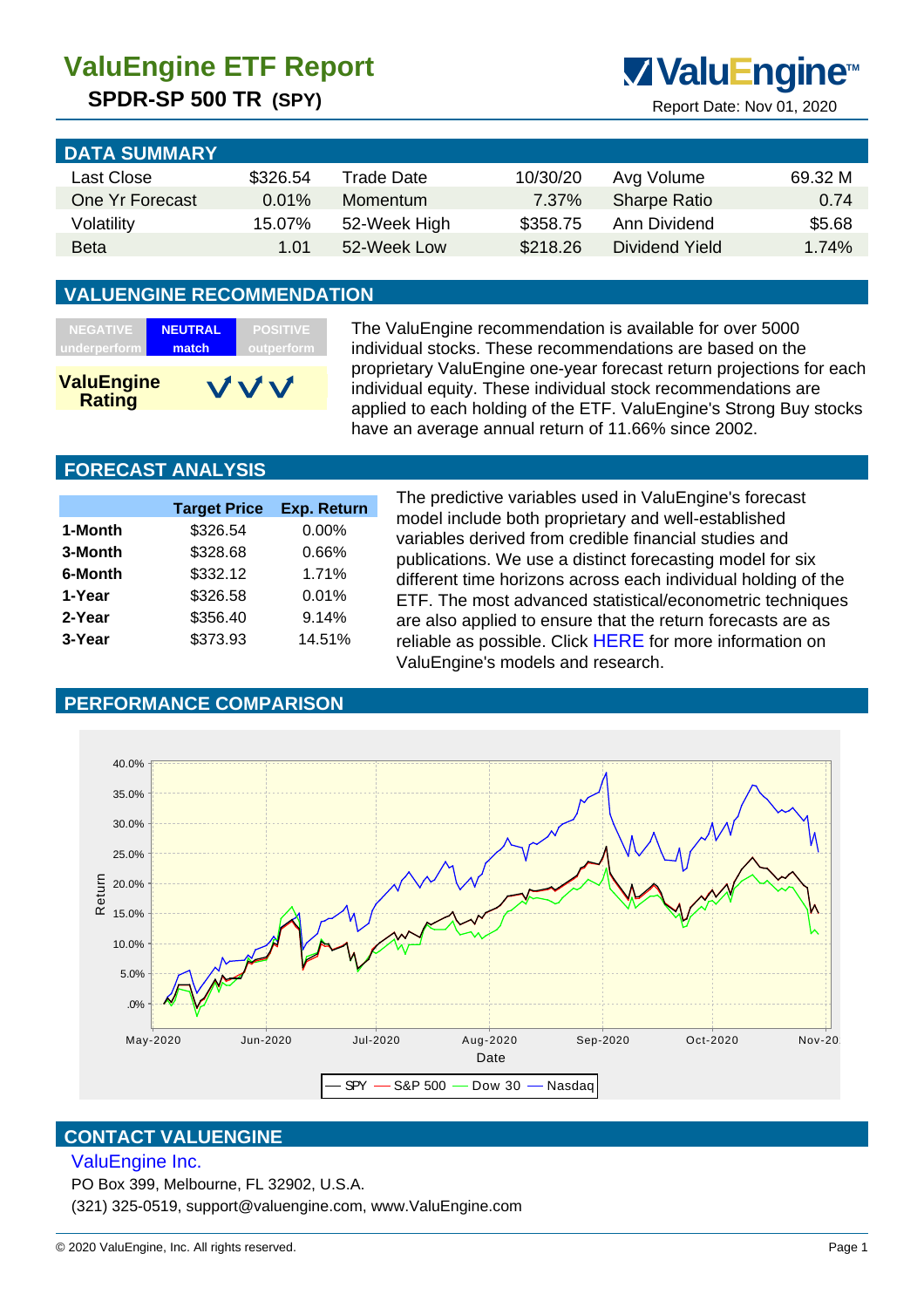# **ValuEngine ETF Report**

**SPDR-SP 500 TR (SPY)** Report Date: Nov 01, 2020

#### **VALUENGINE EVALUATION & RANKINGS**

|                     | Value   | Rank |
|---------------------|---------|------|
| 1-Yr Forecast       | 0.01%   | 65   |
| 1-Yr Momentum       | 7.37%   | 69   |
| Market Cap (bil.)   | 287.76  | 100  |
| 5-Yr Avg Return     | 11.16%  | 77   |
| <b>Volatility</b>   | 15.07%  | 83   |
| <b>Sharpe Ratio</b> | 0.74    | 83   |
| <b>Beta</b>         | 1.01    | 67   |
| Alpha               | $-0.00$ | 63   |

Just as important as the percentages shown for our predictive variables for each fund is the way they are ranked against @500 ETF funds in our database. This is sometimes confusing to newcomers to ValuEngine. Each of these quantitative measurements is ranked on a scale of 1 to 100. Generally the higher the ranking, the more positive the influence each measurement has on the overall attractiveness of the ETF. In other words a high rank is always better. For example:

**ValuEngine**<sup>™</sup>

- Forecast rank 65: 35% of ETFs have higher forecast returns.
- Momentum rank 69: 31% of ETFs have higher momentum.
- Volatility rank 83: 17% of ETFs have less volatility.
- Size rank 100: 0% of ETFs have higher market capitalization.

| <b>HOLDINGS VALUATION</b>  |                            |                     |                    |                                |  |  |  |
|----------------------------|----------------------------|---------------------|--------------------|--------------------------------|--|--|--|
| <b>Number of Holdings</b>  |                            | <b>Under-Valued</b> | <b>Over-Valued</b> | <b>Not Avaiable</b>            |  |  |  |
| 504                        |                            | 297                 | 207                | 0                              |  |  |  |
| <b>TOP HOLDING PROFILE</b> |                            |                     |                    |                                |  |  |  |
| <b>Ticker</b>              | <b>Company Name</b>        | Weight(%)           | <b>VE Rating</b>   | <b>Sector Name</b>             |  |  |  |
| AAPL                       | <b>APPLE INC</b>           | 6.76                | 3                  | Computer and Technology        |  |  |  |
| <b>MSFT</b>                | <b>MICROSOFT CORP</b>      | 5.65                | 3                  | <b>Computer and Technology</b> |  |  |  |
| <b>AMZN</b>                | AMAZON.COM INC             | 4.98                | 3                  | Retail-Wholesale               |  |  |  |
| FB.                        | <b>FACEBOOK INC-A</b>      | 2.46                | 3                  | <b>Computer and Technology</b> |  |  |  |
| <b>GOOGL</b>               | <b>ALPHABET INC-A</b>      | 1.70                | 3                  | <b>Computer and Technology</b> |  |  |  |
| GOOG                       | <b>ALPHABET INC-C</b>      | 1.68                | 3                  | <b>Computer and Technology</b> |  |  |  |
| BRK.B                      | <b>BERKSHIRE HTH-B</b>     | 1.46                | 3                  | Finance                        |  |  |  |
| <b>JNJ</b>                 | <b>JOHNSON &amp; JOHNS</b> | 1.32                | 3                  | Medical                        |  |  |  |
| PG                         | <b>PROCTER &amp; GAMBL</b> | 1.25                | 3                  | <b>Consumer Staples</b>        |  |  |  |
| <b>NVDA</b>                | NVIDIA CORP                | 1.17                | 3                  | <b>Computer and Technology</b> |  |  |  |

| <b>PAST PERFORMANCE</b> |          |
|-------------------------|----------|
| 1-Month                 | $-2.49%$ |
| 3-Month                 | $0.80\%$ |
| 6-Month                 | 12.41%   |
| 1-Year                  | 7.37%    |
| 3-Year                  | 27.18%   |

### **FUND SUMMARY**

Standard and Poor's Depository Reciepts trust is involved in the financial services industry. Their holdings are comprised of the 500 stocks in the S&P 500 Index, which is designed to capture the price performance of a large cross-section of the U.S. publicly traded stock market.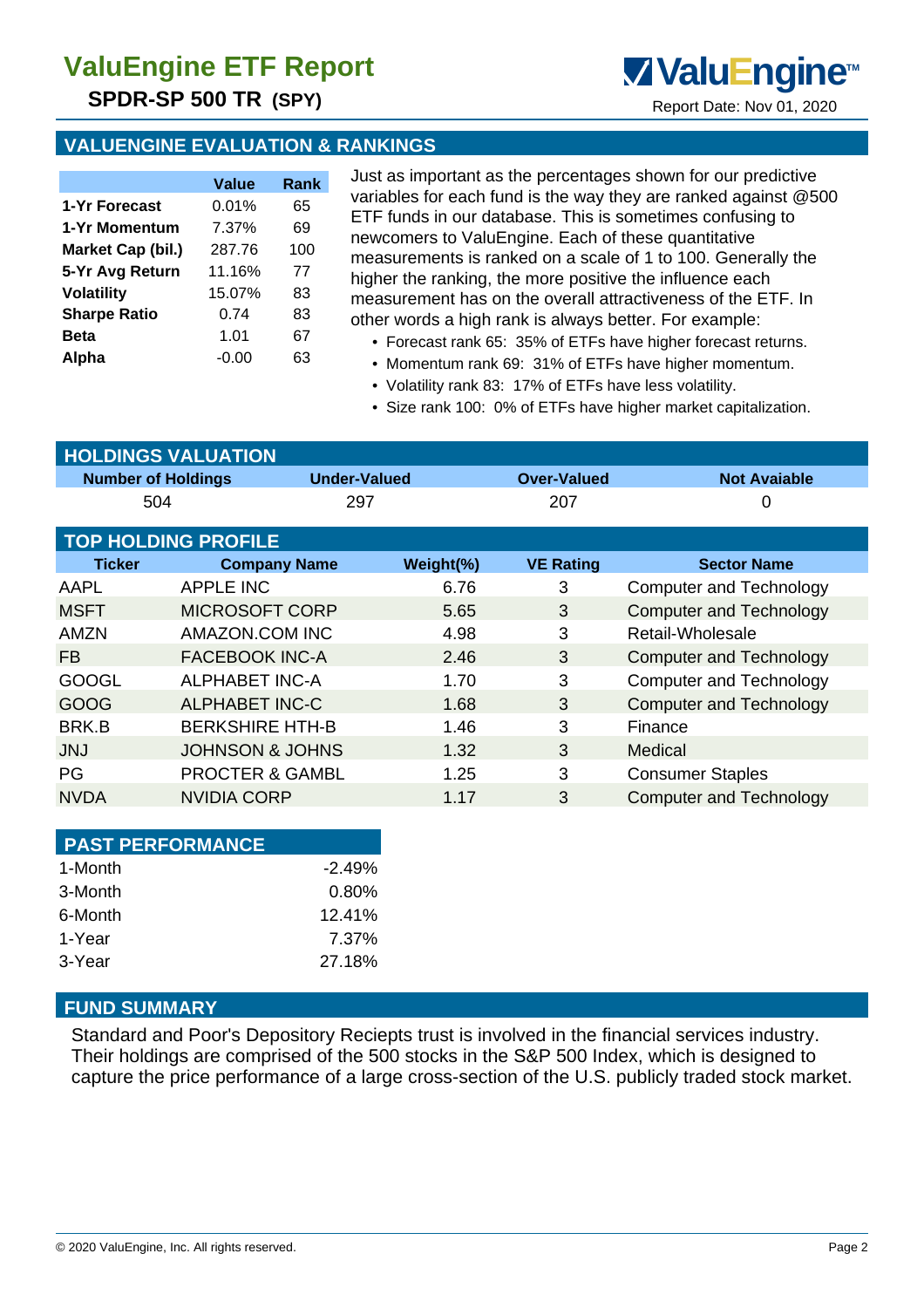# **ValuEngine ETF Report ValuEngine**<sup>™</sup>

## **SPDR-SP 500 TR (SPY)**<br>Report Date: Nov 01, 2020

| <b>MARKET CAP BREAKDOWN</b>       |                  |                 |                               |                                |                     |                         |  |
|-----------------------------------|------------------|-----------------|-------------------------------|--------------------------------|---------------------|-------------------------|--|
| Large(>10B)                       | Mid( > 2B)       |                 | <b>Small(&gt;500M)</b>        |                                |                     | <b>Micro(&lt;500M)</b>  |  |
| 98.01%                            | 1.99%            |                 | 0.00%                         |                                |                     | 0.00%                   |  |
| <b>SECTOR WEIGHTINGS</b>          |                  |                 |                               |                                |                     |                         |  |
| <b>Sector Name</b>                |                  | Weight(%)       |                               | <b>Sector Name</b>             |                     | Weight(%)               |  |
| <b>Consumer Staples</b>           |                  | 5.62            | <b>Consumer Discretionary</b> |                                |                     | 4.54                    |  |
| Retail-Wholesale                  |                  | 11.51           | Medical                       |                                |                     | 12.48                   |  |
| <b>Auto-Tires-Trucks</b>          |                  | 0.61            |                               | <b>Basic Materials</b>         |                     | 1.49                    |  |
| <b>Industrial Products</b>        |                  | 2.51            |                               | Construction                   |                     | 0.94                    |  |
| <b>Multi-Sector Conglomerates</b> |                  | 1.52            |                               | <b>Computer and Technology</b> |                     | 32.44                   |  |
| Aerospace                         |                  | 1.55            |                               | Oils-Energy                    |                     | 2.40                    |  |
| Finance                           |                  | 12.09           |                               | <b>Utilities</b>               |                     | 3.18                    |  |
| Transportation                    |                  | 2.02            |                               | <b>Business Services</b>       |                     | 5.08                    |  |
|                                   |                  |                 |                               |                                |                     |                         |  |
| <b>SECTOR AVERAGE COMPARISON</b>  |                  |                 |                               |                                |                     |                         |  |
| <b>Sector Name</b>                | <b>Valuation</b> | <b>Momentum</b> |                               | <b>P/E Ratio</b>               | <b>Sharpe Ratio</b> | <b>Market Cap (bil)</b> |  |
| <b>Consumer Staples</b>           | $-12.26%$        | 10.96%          |                               | 25.1587                        | 0.0238              | 15.1139                 |  |
| <b>Consumer Discretionary</b>     | 4.63%            | $-2.28%$        |                               | 27.2550                        | $-0.0864$           | 7.8160                  |  |
| Retail-Wholesale                  | 6.87%            | 7.20%           |                               | 31.3191                        | $-0.0378$           | 15.5932                 |  |
| Medical                           | 4.07%            | 25.32%          |                               | 31.7115                        | $-0.1142$           | 5.5268                  |  |
| <b>Auto-Tires-Trucks</b>          | 14.78%           | 7.36%           |                               | 25.8656                        | $-0.0116$           | 13.2005                 |  |
| <b>Basic Materials</b>            | $-2.34%$         | 34.49%          |                               | 26.0111                        | 0.1055              | 4.4609                  |  |
| <b>Industrial Products</b>        | 5.33%            | 7.03%           |                               | 24.3343                        | 0.1423              | 6.5451                  |  |
| Construction                      | $-2.49%$         | 0.98%           |                               | 20.1448                        | 0.1151              | 4.5804                  |  |
| <b>Multi-Sector Conglomerates</b> | $-2.46%$         | $-19.31%$       |                               | 19.2118                        | $-0.1145$           | 17.2075                 |  |
| <b>Computer and Technology</b>    | 8.51%            | 26.17%          |                               | 34.7359                        | 0.1702              | 11.9768                 |  |
| Aerospace                         | $-3.07%$         | $-25.63%$       |                               | 22.2256                        | $-0.0812$           | 11.5509                 |  |
| Oils-Energy                       | $-31.21%$        | $-18.60%$       |                               | 18.0146                        | $-0.3552$           | 4.9404                  |  |
| Finance                           | $-11.99%$        | $-10.84%$       |                               | 14.4429                        | 0.0034              | 5.2878                  |  |
| <b>Utilities</b>                  | $-9.82%$         | $-5.93%$        |                               | 21.8552                        | 0.1578              | 12.6002                 |  |

| <b>SUMMARY OF VE STOCK UNIVERSE</b> |                                 |        |
|-------------------------------------|---------------------------------|--------|
| Stocks Undervalued                  | 64.37% Stocks Overvalued        | 35.63% |
| Stocks Undervalued by 20%           | 38.27% Stocks Overvalued by 20% | 18.67% |

Transportation **4.75%** -18.85% 19.7847 -0.1575 7.0820 Business Services -2.33% 2.38% 27.6256 -0.0270 7.4550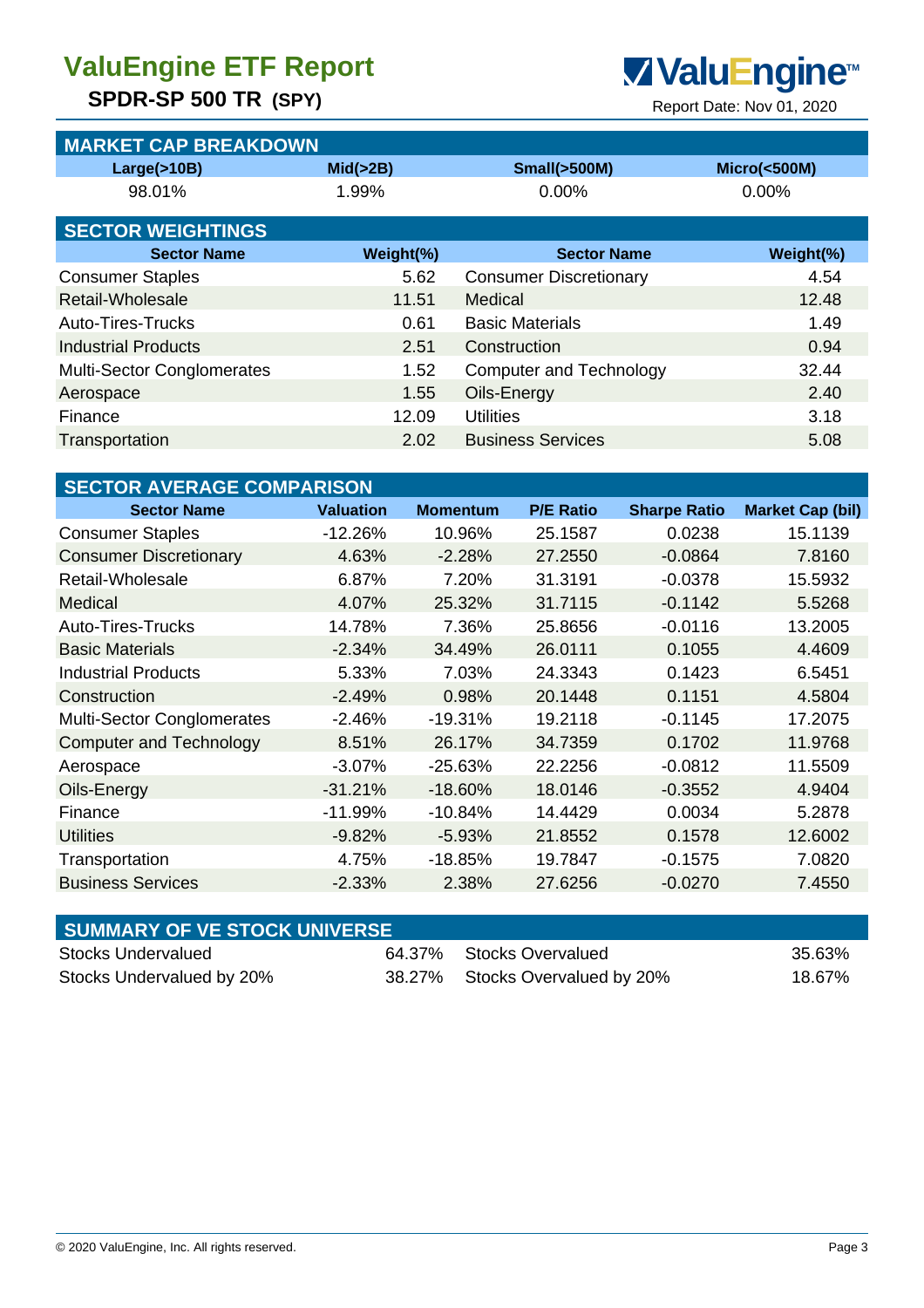**SPDR-SP 500 TR (SPY)** Report Date: Nov 01, 2020

### **TOP 10 HOLDINGS**

 **Past Performance**

| <b>One Month</b> | <b>Three Months</b> | <b>Six Months</b> | <b>One Year</b> | <b>Three Years</b> |
|------------------|---------------------|-------------------|-----------------|--------------------|
| $-6.00\%$        | 13.17%              | 48.21%            | 79.00%          | 161.18%            |
| $-3.74%$         | $-0.70%$            | 12.98%            | 40.01%          | 141.35%            |
| $-3.58%$         | $-0.52%$            | 22.72%            | 70.57%          | 173.32%            |
| 0.46%            | 12.20%              | 28.53%            | 39.77%          | 46.28%             |
| 10.27%           | 5.05%               | 20.01%            | 28.19%          | 56.43%             |
| 10.30%           | 5.85%               | 20.19%            | 28.52%          | 59.37%             |
| $-5.18%$         | 3.91%               | 7.76%             | $-5.32%$        | 7.48%              |
| $-7.91%$         | $-6.63%$            | $-8.62%$          | 3.21%           | $-2.06%$           |
| $-1.36%$         | 4.32%               | 16.31%            | 9.73%           | 58.92%             |
| $-7.36%$         | 18.09%              | 71.53%            | 146.98%         | 145.96%            |
|                  |                     |                   |                 |                    |

#### **Forecast Returns**

| <b>Ticker</b> | <b>One Month</b> | <b>Three Months</b> | <b>Six Months</b> | <b>One Year</b> | <b>Three Years</b> |
|---------------|------------------|---------------------|-------------------|-----------------|--------------------|
| AAPL          | 0.30%            | 2.18%               | 5.05%             | 3.59%           | 39.24%             |
| <b>MSFT</b>   | 0.18%            | 1.41%               | 3.39%             | 2.14%           | 28.11%             |
| <b>AMZN</b>   | 0.38%            | 2.17%               | 4.90%             | 4.51%           | 35.38%             |
| FB.           | 0.19%            | 1.56%               | 3.71%             | 2.33%           | 30.00%             |
| <b>GOOGL</b>  | 0.23%            | 1.54%               | 3.58%             | 2.71%           | 26.54%             |
| GOOG          | 0.00%            | 0.60%               | 1.58%             | 0.06%           | 18.51%             |
| BRK.B         | $-0.02%$         | $-0.02%$            | $-0.02%$          | $-0.27%$        | 2.58%              |
| <b>JNJ</b>    | $-0.32%$         | $-0.21%$            | $-0.12%$          | $-3.88%$        | 8.57%              |
| PG            | 0.11%            | 0.97%               | 2.29%             | 1.35%           | 17.79%             |
| <b>NVDA</b>   | 0.43%            | 2.71%               | 6.11%             | 5.15%           | 43.93%             |

#### **Valuation and Ratios**

| <b>Ticker</b> | <b>Valuation</b>  | <b>P/E Ratio</b> | <b>P/S Ratio</b> | <b>M/B Ratio</b> | <b>Sharpe Ratio</b> |
|---------------|-------------------|------------------|------------------|------------------|---------------------|
| AAPL          | 38.89% Overvalued | 33.39            | 6.89             | 26.11            | 0.96                |
| <b>MSFT</b>   | 8.10% Overvalued  | 32.71            | 10.71            | 22.56            | 1.64                |
| <b>AMZN</b>   | 16.47% Overvalued | 88.91            | 4.73             | 25.79            | 1.26                |
| <b>FB</b>     | 12.81% Overvalued | 29.97            | 9.97             | 8.28             | 0.78                |
| <b>GOOGL</b>  | 12.44% Overvalued | 31.23            | 6.62             | 5.95             | 0.77                |
| GOOG          | 12.44% Overvalued | 31.32            | 6.64             | 5.97             | 0.82                |
| BRK.B         | 7.90% Undervalued | 22.97            | 1.94             | 1.63             | 0.62                |
| <b>JNJ</b>    | 6.52% Undervalued | 17.03            | 4.46             | 5.73             | 0.58                |
| PG            | 5.07% Overvalued  | 25.48            | 4.69             | 7.00             | 0.90                |
| <b>NVDA</b>   | 52.42% Overvalued | 77.65            | 23.68            | 45.05            | 1.44                |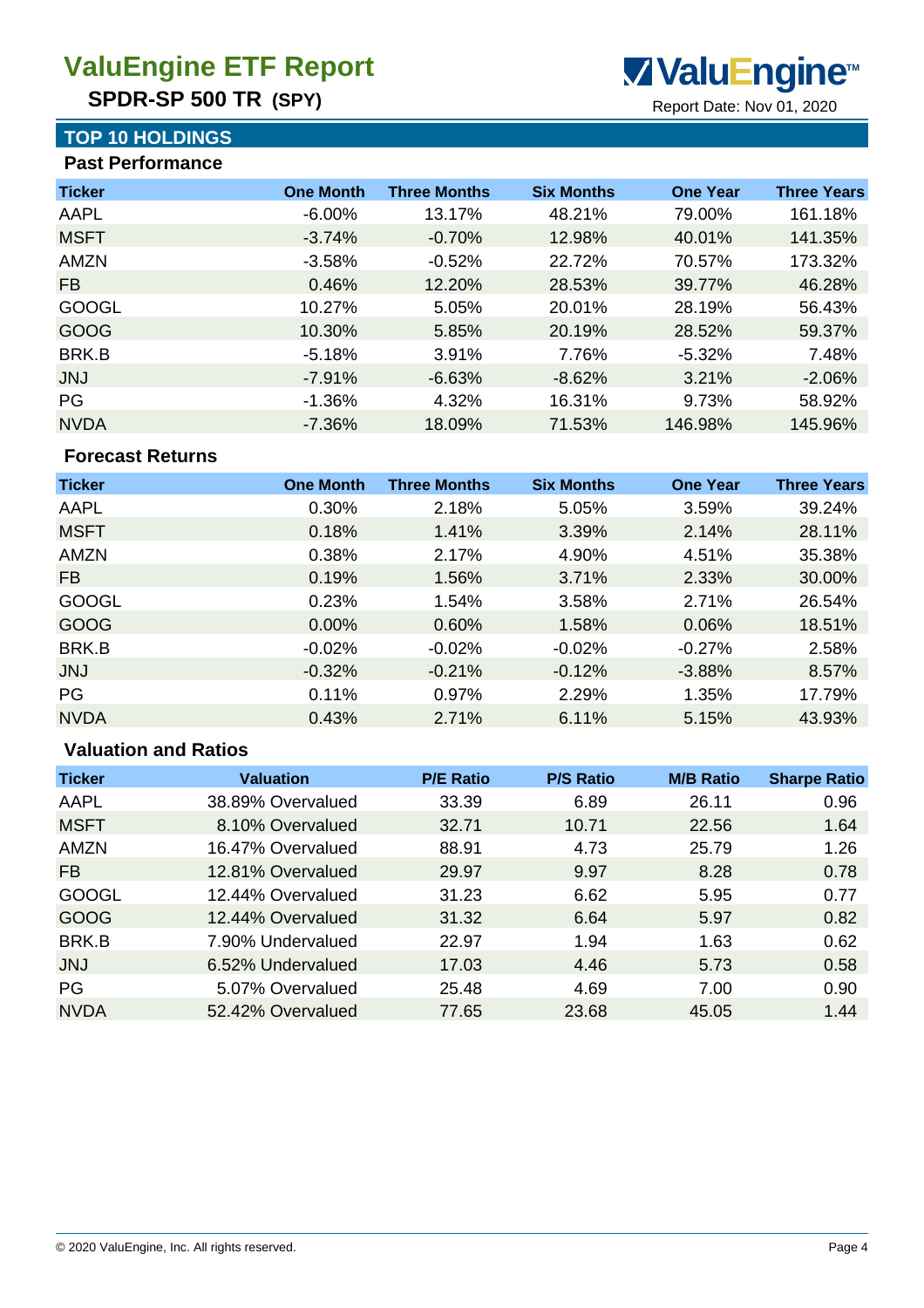

#### **VALUENGINE SERVICE DESCRIPTIONS**

#### **Investing Should Not Be Emotional Investing Should Be Based Upon Information & Knowledge Improve your investment returns with ValuEngine**

ValuEngine provides research on over 5,000 stocks with stock valuations, Buy/Hold/Sell recommendations, and forecasted target prices, so that you the individual investor can make informed decisions, not emotional ones! **VE employs a complex Quantitative model that evaluates all available data, all the time.**

#### **ValuEngine Stock Analysis Service**

- Research on over 4,000 US and 1,000 Canadian stocks
- Updated DAILY (when stock markets open)
- Fair market valuations, forecasted target prices, Buy/Hold/Sell Recommendations
- Industry and Sector Group analysis
- Screener to find top forecasted, or most undervalued stocks (and much more)
- Portfolio functions to maximize performance
- Portfolio wizard to build list of stocks to fit specific investment goals
- Daily Market Bulletin and Weekly newsletters
- Individual stock financials
- For more information about ValuEngines research CLICK HERE Two-week Free Trial available! CLICK HERE

#### **ValuEngine Professional Subscription**

- Everything in above Stock Analysis Service, PLUS
- Data file download of ValuEngine research outputs: Valuations, Forecasts, Ratings
- Import portfolio functions
- View unlimited ValuEngine stock reports on over 5,000 companies
- Unlimited access to 16 Sector and over 140 Industry reports
- Track portfolios of unlimited size
- ValuEngine View Portfolio Strategy: Flagship portfolio of 16 stocks
- ValuEngine REIT Strategy: Portfolio of 15 Real estate investment trust stocks
- ValuEngine Diversified Strategy: Portfolio of ETF's for a general market strategy

Two-week Free Trial available! CLICK HERE

#### **ValuEngine Daily and Weekly Financial Newsletters**

- Published most trading days
- Analysis of various ValuEngine stock picks, newsletters, economic commentary, and market insights
- Additional critical data on market and sector valuations
- Frequently includes links to free ValuEngine stock reports, newsletter samples
- Notification of ValuEngine investor events in your area
- Demonstrates the use of the tools and features at www.valuengine.com
- Provides analysis for key indices, sectors, and industries
- Analysis of individual stocks that are key in current news cycles
- Provides the latest results for a variety of VE portfolios and newsletters

For FREE access to ValuEngine blogs and articles! CLICK HERE

#### **Data Feeds/Consultancy**

- Real time data feeds of ValuEngine model outputs
- Quantitative consulting such as model creation, testing, backtesting
- Other customized services

#### **Please call (321) 325-0519 or contact support@valuengine.com**